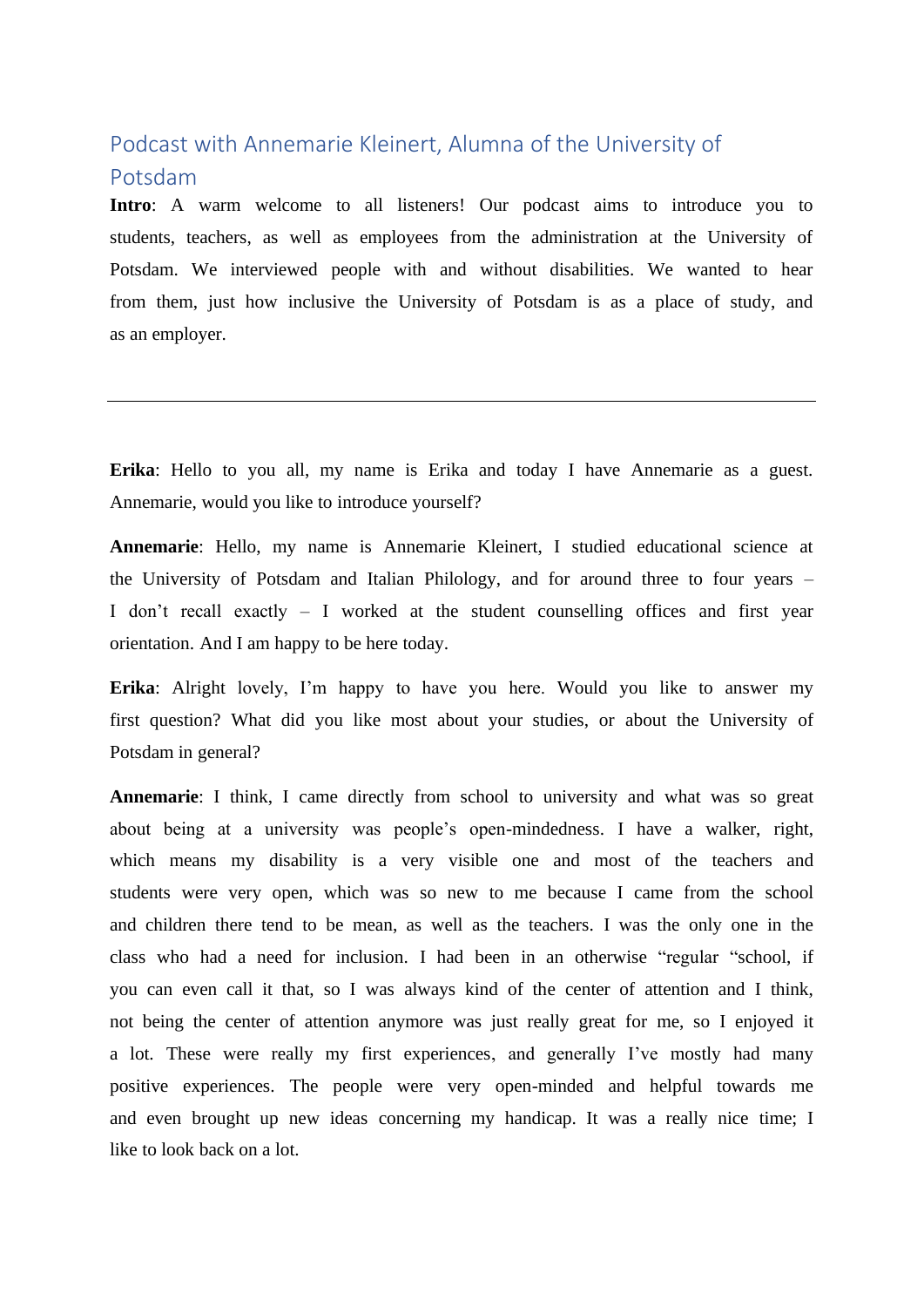**Erika**: And what would you say, who or what helped you be successful in your studies?

**Annemarie**: First and foremost, my parents, because they always supported me, even financially I must admit, meaning I never had this pressure to work to be able to afford housing, so I could focus primarily on my studies. Then obviously Dr. Bürger, the former commissioner for students with disabilities and her entire team, with which I enjoyed many talks. She was always there, even for the smallest inconveniences. The student advisors too, were always very helpful, even with researching, since everything's new in terms of studying – especially with a disability, so you think to yourself you can do everything on your own but in the end it's still a challenge. It was always nice to have someone or to know who to talk to no matter how big the problem is, there is always a solution for it. Sometimes these problems seem a lot bigger to yourself than they are I think, and this idiom: "You can't see the forest for the trees" just fits. Then I went with this problem to Dr. Bürger, and she said: "It's doable, we will manage it, just breathe for a second and then we'll continue. ". It was really nice to just get grounded like that, especially after having had tunnel vision. You want to do everything on your own and it definitely was a learning process to see okay, maybe I'm not as fast as everyone else, but you needed to realize that for yourself.

**Erika**: That's what the university is for. And where did you get the information about the advisory services and the student advisors from Dr. Bürger? Like, where did the information come from, that the University of Potsdam has these possibilities to study with a disability or chronic illness without any disadvantages?

**Annemarie**: I've already had this during my school years, like a year before graduation I already knew that I absolutely wanted to go to the University of Potsdam, because I knew I wanted to study and stay in the beautiful Potsdam. I mean, the proximity to my parents was somehow really important to me and then I learned about Dr. Bürger pretty fast, and I heard so many good things about her. I've had my first talk with her together with my mother, because it was really surprising to hear about individual equality measures since at school that only meant I got five more minutes to write while the others were already tidying up and getting home – an individual equality measure like at the University of Potsdam was unheard of for me. I had to write everything on my own, there was no writing assistance and to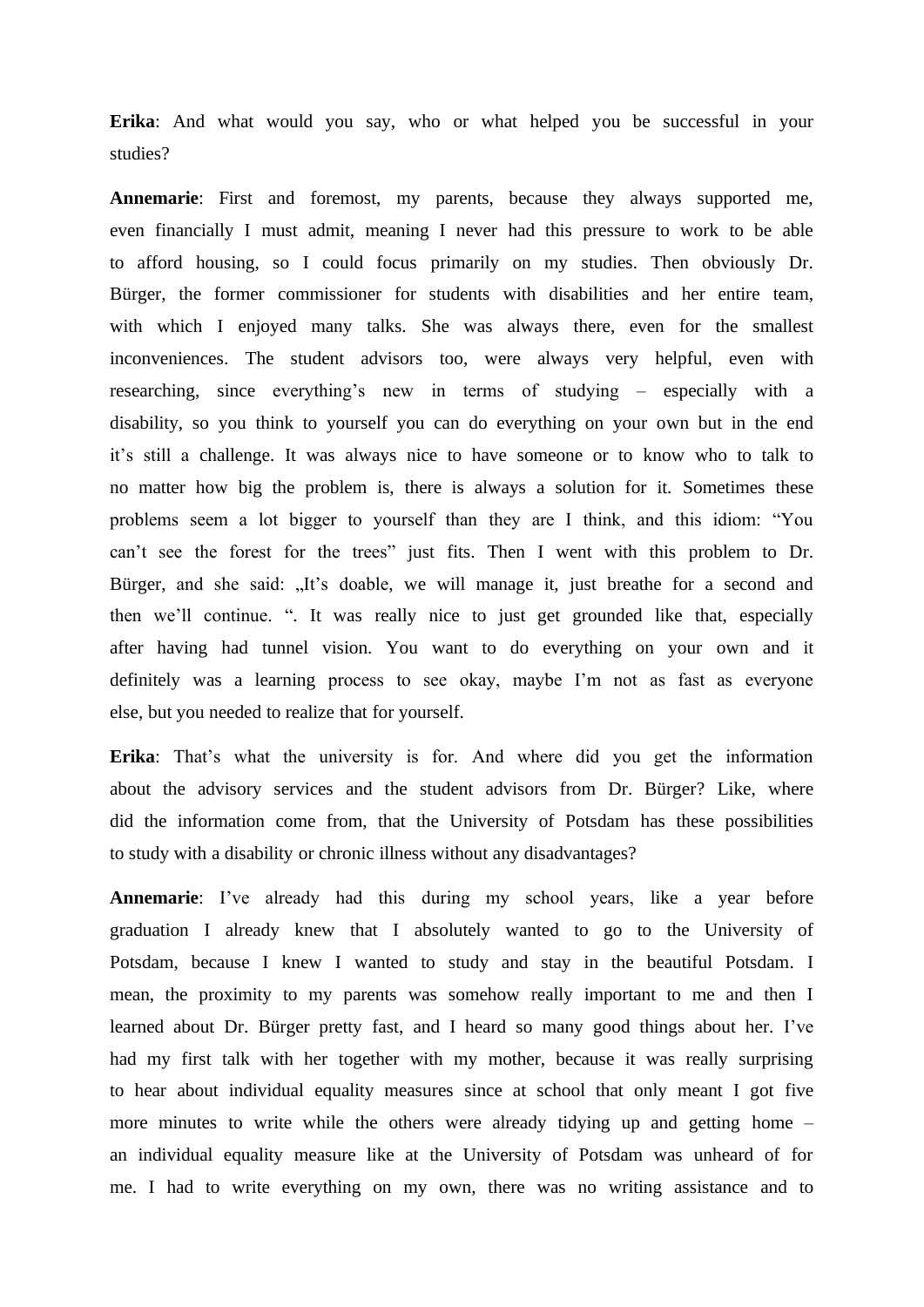learn that something like that exists was just very new to me, especially not having to fight or argue about it, that you could just be afforded this right. I think that back then that already helped me a lot to start my studies unabashedly, because it's already very exciting to start your studies after finishing school. Are you going to manage and how will you manage without knowing how everything works. Yes, that helped me a lot to be welcomed with open arms and basically be told to definitely apply and the rest will be dealt with. It definitely helped to immediately have someone to contact.

**Erika**: It definitely sounds like you've had a lot of positive experiences. What proved to be the most difficult during your studies?

**Annemarie**: Well, the most difficult thing for me is that I think faster than I can write. That is especially hard in scientific studies where you have to be fast. You have to work and write a lot and you immediately have to write exams, and this is where I had to unlearn this need to want to do everything by myself, I tried keeping up by using a computer to take notes, but it didn't help that everyone around me kept telling me this wouldn't work out. I just wanted to do, so the first exams immediately tanked, just because I wanted to try doing it all on my own. I didn't listen to anybody. I then found out I had the opportunity to dictate, meaning a student advisor from Dr. Bürger would write down everything I dictated in an exam, which in and of itself is already a challenge since you have to learn to do that too. You have to literally say what you want without changing your mind a thousand times. That was a challenge, but in the end, it proved to be the best for me, because it furthered me in educational sciences a lot, that I didn't have to write on my own anymore but instead be able to dictate or change my written exam into an oral one. It was nice to even have this opportunity.

**Erika**: Nice and what else would you want from teachers or students regarding studies without barriers? What did you miss still?

**Annemarie**: Even though I've had mostly positive experiences at the University of Potsdam, I still had a few hardships there. Where you'd come upon disagreements, I had a conflict with a lecturer who just wouldn't understand what I wanted from her, like a misunderstanding of sorts. She just wouldn't understand that my handicap wasn't just physical meaning I couldn't walk and needed a walker, but that I was also impaired with writing. And resolving this conflict, and in the end, it was a true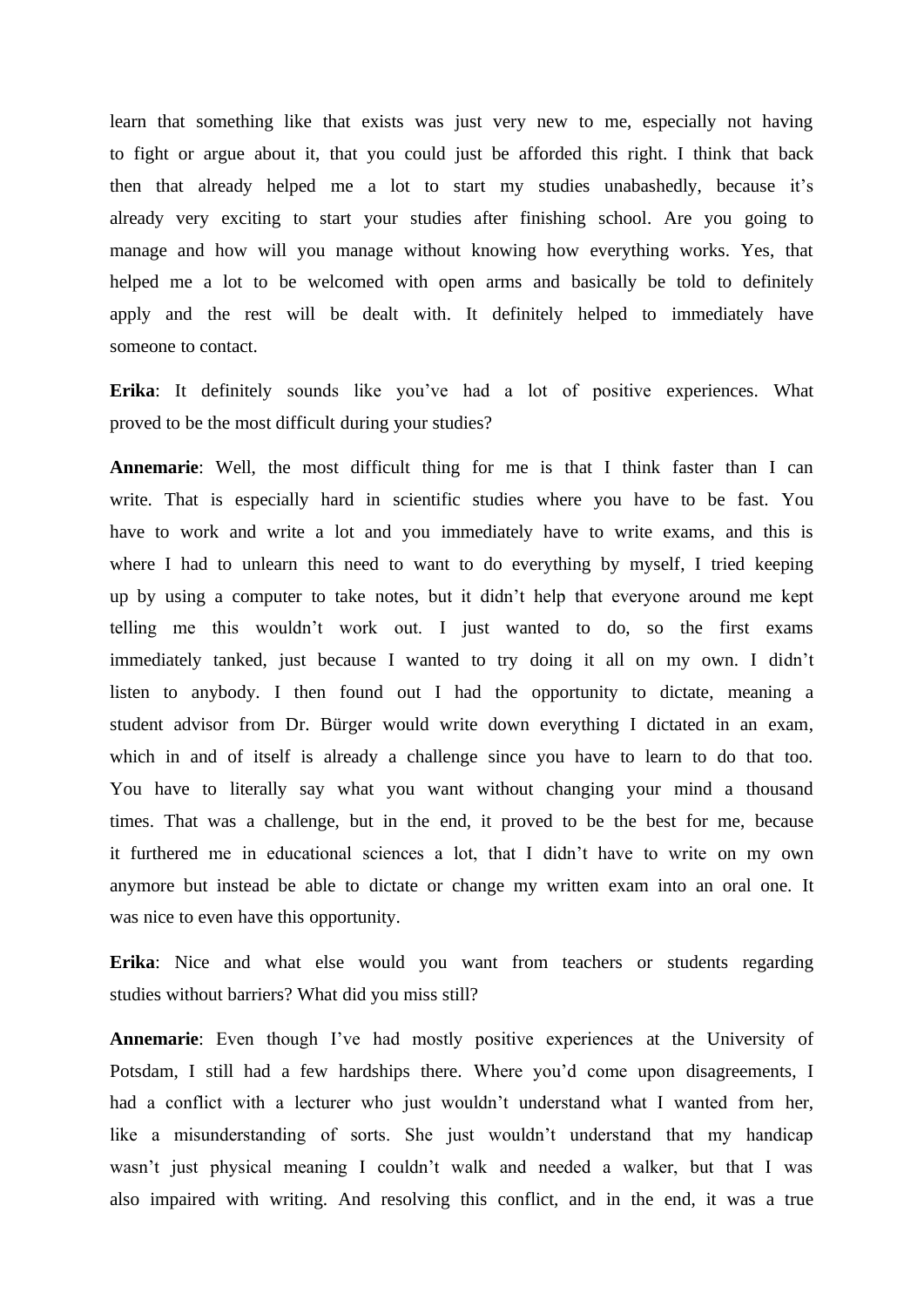fight, took a lot of support from Dr. Bürger, my family and my friends, to say I'll finish this all the way because I can do this. Yes, I think I just wish that people were opener to listen and not just to see this person and judge for themselves, but instead to say, maybe there is more to their handicap, and I need to listen, even if I don't know about it yet. Another thing maybe, because I have a lot of friends who struggle with mental health issues, is that this is even harder. These people are often too intimidated or afraid to talk about it. And me too, I wanted to do it all on my own, so maybe to just go out of your way and offer help without the person with handicap needing to plead for it just to get what's rightfully theirs. Often times they just don't do it out of fear even though in the end it might do them good to at least have tried it out. I then think about students with autism, I've just had some experiences with that. Here it often is not like it seems in the moment. I'd just wish there was more information, I mean the university already does a lot with the introductory courses for first years, but just provide more for the people so that they can decide for themselves how they want to receive it, what's available, and they don't need to ask for it necessarily because I think this in itself is already a little barrier for some people. This having to constantly ask for it while others don't have to. I'm always in a situation where I have to thank people and ask them. I just wish, I know it's a long process, but it's about having all these opportunities there. And I think, there should be both written and oral exams already from the get-go available. Then you'd immediately have a choice without needing to ask for it, and then the person could see, here are my strengths. Of course, it has to fit with the exam and theme, but this way there is a choice from the start. I think that's easier and might alleviate some of the fear and worry from the fact that one is different from everybody else and has to always ask for things, this way there's a higher chance people are encouraged to ask with a viable choice from the beginning. Especially for those who are used to asking and not receiving and thus resorting to just never ask for something again. It's very important that teachers bring enough sensibility and attentiveness to the table.

**Erika**: Exactly, especially about the information and providing the people and teachers with the necessary information.

**Annemarie**: That doesn't mean everybody has to be educated on these topics, that's impossible. Everyone is different, but that's how it works. People with and without disability sensitize each other, teachers with and without disability sensitize each other. Thats how it works.